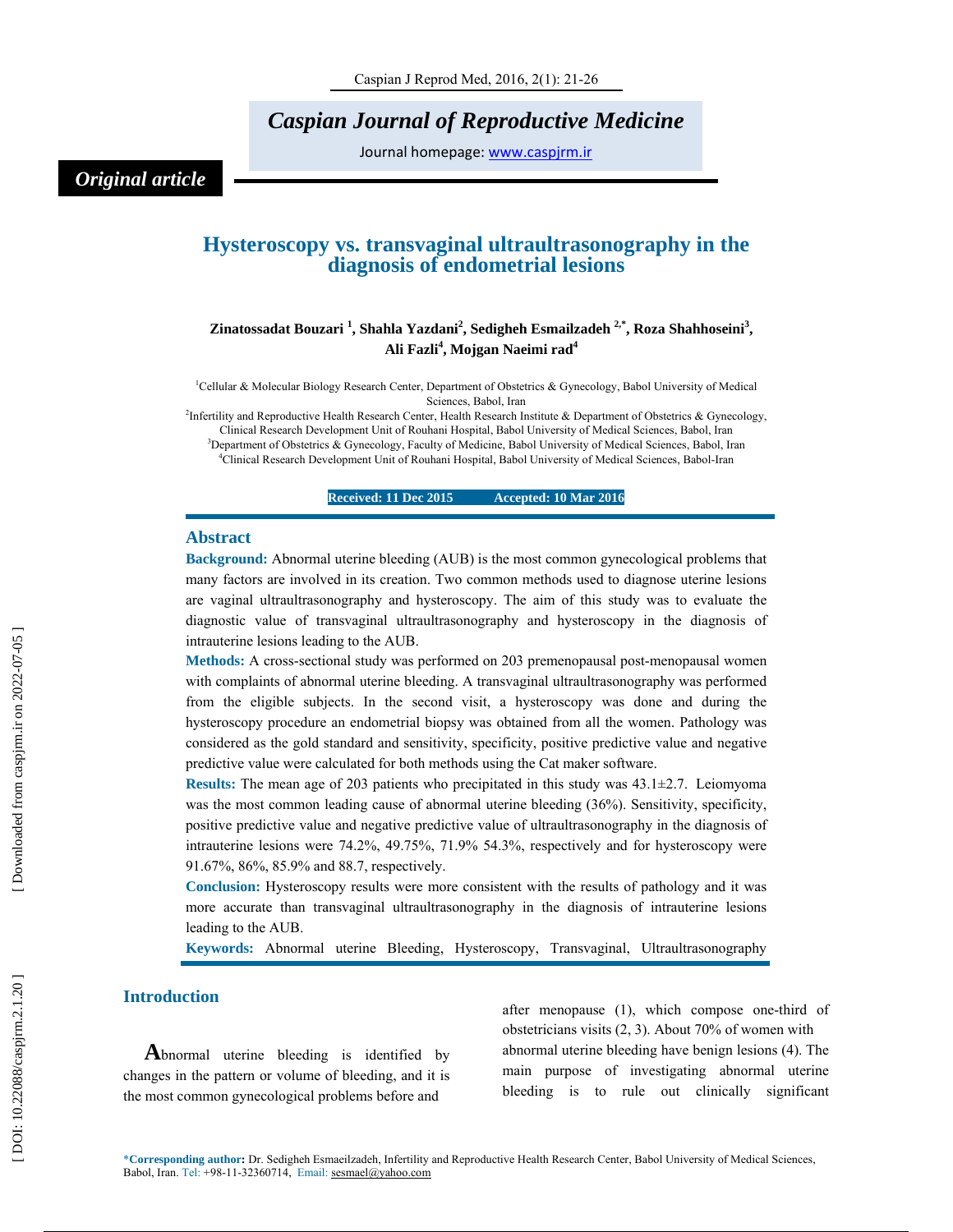

pathological conditions, such as endometrial cancer and hyperplasia (5).

In the past, mainly diagnosis of intrauterine abnormalities was performed by diagnostic dilatation and curettage endometrial (6). It is generally agreed that there are three methods to assess cavity of the uterin among the women with problem AUB including transvaginal ultrasonography, hysteroscopy, and uterine pathology. Many investigators showed that these methods have some advantages and disadvantages with their own accuracy (6-8). Transvaginal ultrasonographyisa for evaluation is a minimal-invasive diagnostic method for diagnosis of AUB (9, 10). There is evidence which shows that hysteroscopy is not only a tool for early diagnosis and but also is a specialized surgical technique for postmenopausal bleeding (11, 12). Today's trend is towards minimally-invasive examinations using outpatient endometrial biopsy, ultrasound scan and Hysteroscopy (13); however due to its limited availability, it is impossible to perform this procedure in many medical center. This study aimed to obtain accuracy of diagnostic methods, and to determine sensitivity, specificity, positive predictive value and negative predictive value of transvaginal ultrasonography than endometrial hysteroscopy for the detection of diagnosis of abnormal uterine bleeding in women problem of AUB.

#### **Materials and Methods**

This cross-sectional study was performed on 203 women with complaints of abnormal uterine bleeding, premenopausal post-menopausal bleeding, whose referred to at Ayatollah Rouhani and Shahid Yahya nejad hospitals, Babol, Iran. The ethical Committee of the Babol University of Medical Sciences approved the study. Informed written consent was obtained from all subjects before their inclusion in the study.

After obtaining history and clinical examination a transvaginal ultraultrasonography was performed using a 7.0 MHz vaginal probe transducer from the eligible subjects. In the second visit, a hysteroscopy was done using a 3.6 mm single channel flexible hysteroscope and during the hysteroscopy procedure an endometrial biopsy was obtained from all the women. Appearance of endometrium was categorized as irregular endometrium, normal endometrium, hyperplasia, and carcinoma. If there was any problem or focal lesion, it was assessed and categorized as adhesion, indistinct mass, endometrial polyp, and myoma.

All patients with pelvic infection, cervical cancer, pregnancy, coagulation disorders, consuming anticoagulant drugs and had primary or secondary infertility, were excluded.

All patients information included age, parity, number of deliveries and abortions, menstrual cycle regularity, patient complaint, examination of the uterus, cervical examination, vaginal ultrasound findings, treatment prior to hysteroscopy, hysteroscopic findings, and pathologic findings, which were all inserted in a data sheet. The obtained information were entered into SPSS 20 software to compare the diagnosis of transvaginal ultrasonography and hysteroscopy, correlation between age, number of pregnancies, abortions and before and after menopause, and eventually Chi- square test was used to evaluate the results of pathologic diagnosis by factors such as age, number of pregnancies, the number of deliveries and abortions; and Cat maker software was used to calculate the sensitivity, specificity, positive and negative predictive values. P value less than 0.05 was considered significant.

### **Results**

Out of the total 296 patients with abnormal uterine bleeding seen at gynecologic clinics, 296 excluded; thus 203 patients met the inclusion criteria, 140 patients (68.9%) had premenopausal bleeding and 63 patients (31.0%) had post-menopausal bleeding.

 The mean patient age was 43.1±2.7. Of 203 patients, 30 cases (14.7%) were nulliparous, 70 cases (34.4%) primiparous and 103 (50.7%) were multiparous. Based on the results of Transvaginal ultrasonography, irregular endometrium, myoma, polyps, unknown masses and adhesions were the most common abnormal findings, respectively. Based on the results of hysteroscopy, myoma, irregular endometrium, polyps and unknown masses were the most common abnormal findings, respectively. No statistically significant difference was observed in age, gravidity, parity and the number of abortions between the ultrasound and hysteroscopy findings. In clinical examination of uterus, the prevalence of normal uterus, uterus enlargement and smaller than normal uterus were 176 (86.7%), 25 (12.3%) and 2 (0.9%); respectively. In clinical examination of cervix, the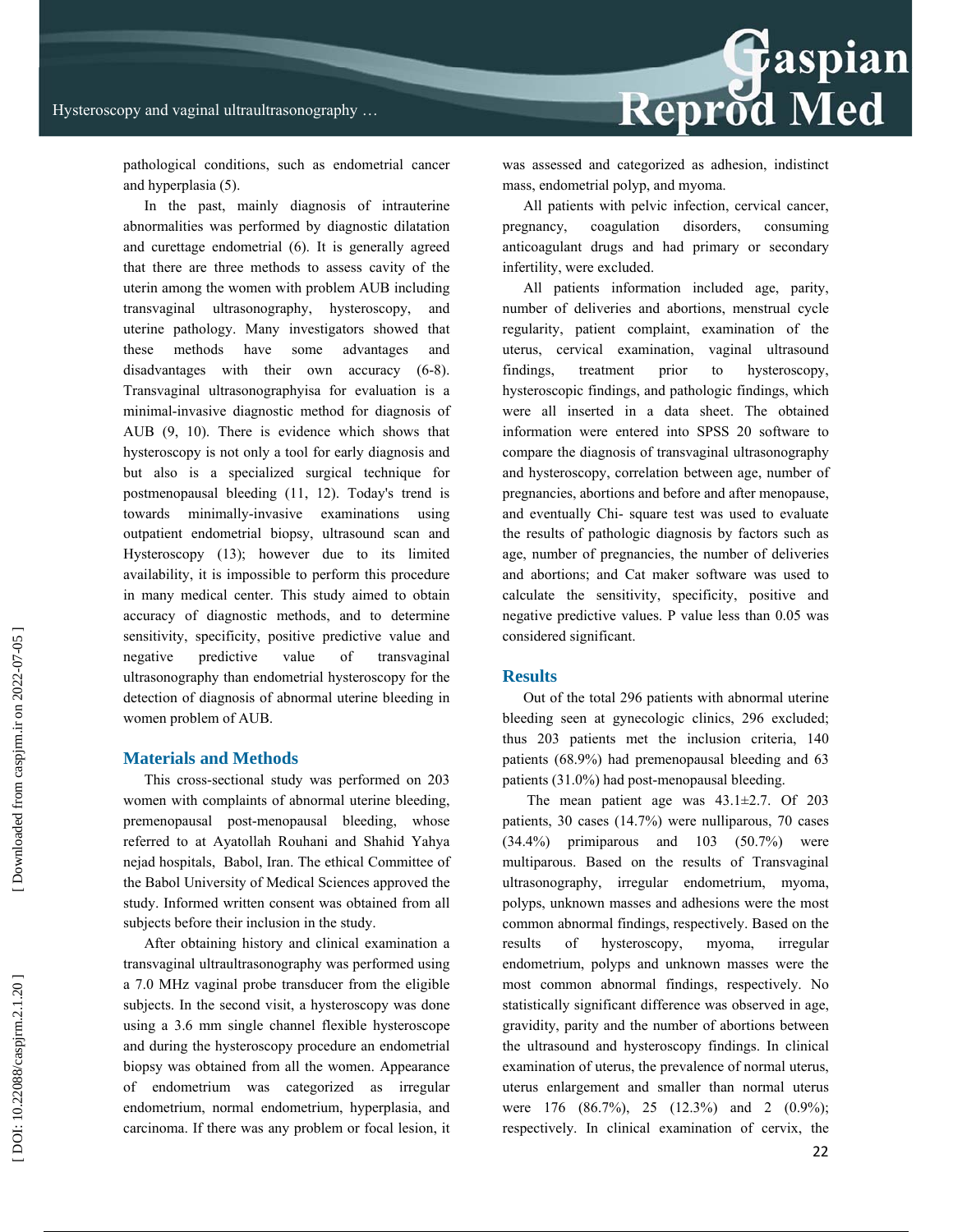# Esmailzadeh et al. Esmailzadeh et al.

| Table 1. Comparison of transvaginal ultrasonography and hysteroscopy with pathology in different lesions |                     |                                   |                                    |                  |                      |                                      |             |  |  |  |
|----------------------------------------------------------------------------------------------------------|---------------------|-----------------------------------|------------------------------------|------------------|----------------------|--------------------------------------|-------------|--|--|--|
| <b>Findings</b>                                                                                          |                     | Endometria<br>l carcinoma<br>N(%) | Hyperplasi<br>$\mathbf{a}$<br>N(%) | Polyp<br>$N(\%)$ | <b>Myoma</b><br>N(%) | <b>Normal</b><br>endometrium<br>N(%) | P-value     |  |  |  |
| Normal<br>Endometrium                                                                                    | $T\overline{VS}^*$  | 3(3.3)                            | 6(6.5)                             | 4(43.5)          | 26(28.3)             | 17(18.5)                             | ${}< 0.001$ |  |  |  |
|                                                                                                          | ${\rm HYS}$ $^{**}$ |                                   | 6(7/9)                             | 28(36.8)         | 30(39.5)             | 12(15.8)                             | 0.145       |  |  |  |
| Irregular<br>endometrium                                                                                 | <b>TVS</b>          |                                   | 8(18.2)                            | 16(36.4)         | 17(38.6)             | 3(6.8)                               | 0.480       |  |  |  |
|                                                                                                          | <b>HYS</b>          |                                   | 2(28.6)                            | 1(14.3)          | 3(42.5)              | 1(14.3)                              | 0.545       |  |  |  |
| Myoma                                                                                                    | <b>TVS</b>          |                                   | 10(31.2)                           | 5(15.6)          | 12(37.5)             | 5(15.6)                              | 0.031       |  |  |  |
|                                                                                                          | <b>HYS</b>          | 1(1.5)                            | 15(22.4)                           | 22(32.8)         | 21(31.4)             | 8(11.9)                              | 0.280       |  |  |  |
| Polyp                                                                                                    | <b>TVS</b>          |                                   | 4(16.7)                            | 4(16.7)          | 13(54.2)             | 3(12.5)                              | 0.293       |  |  |  |
|                                                                                                          | <b>HYS</b>          | 2(3.8)                            | 7(13.5)                            | 16(30.8)         | 20(38.5)             | 7(13.5)                              | 0.576       |  |  |  |
| Indistinct                                                                                               | <b>TVS</b>          |                                   | 2(20.0)                            | 2(20.0)          | 6(60.0)              |                                      | 0.425       |  |  |  |
| mass                                                                                                     | <b>HYS</b>          |                                   |                                    |                  | 1(100)               |                                      | 1           |  |  |  |
| Adhesion                                                                                                 | <b>TVS</b>          |                                   |                                    |                  | 1(100)               |                                      | 1           |  |  |  |
|                                                                                                          | <b>HYS</b>          |                                   |                                    |                  |                      |                                      |             |  |  |  |
|                                                                                                          |                     |                                   |                                    |                  |                      |                                      |             |  |  |  |

\* TVS: transvaginal ultrasonography, \*\* HYS: hysteroscopy

diagnosis was normal, myoma, polyps, cervicitis, and nabothian cyst in 109 (53.7%), 25 (12.4%), 35 (17.2%), 30 (14.8%) and 4 (1.9%) respectively. Myoma was the most common pathological diagnosis (36%), polyp (34%), hyperplasia (15%), normal (14%) and endometrial carcinoma was the last one (2%).

Ultrasonography and hysteroscopy diagnosis were compared with pathologic diagnosis, in which there was a significant difference only in the normal endometrium, and myoma in ultrasonography (Table 1). From the total number of 92 (45.3%) cases were diagnosed as normal endometrium byultrasonography, there were 61 normal endometrium, 18 myoma, 12 polyp, and 1 case of unknown mass by hysteroscopy  $(p< 0.001)$ , (kappa = 0.53), (CC= 0.47). From the total number of 44 cases (21.6%) diagnosed as irregular endometrium by ultrasonography, there were 7 cases of normal endometrium, 28 myoma, 9 polyp by hysteroscopy ( $p = 0.35$ ), (kappa = 0.06), (CC = 0.09). From the total number of 32 cases (15.7%) of myoma diagnosed by ultrasonography, there were 3 normal endometrial, 3 irregular endometrium, 12 myoma, 14 polyps by hysteroscopy ( $p = 0.54$ ), (kappa = 0.03), (CC  $= 0.04$ ). From the total number of 24 (11.8%) polyps diagnosed by ultrasonography, there were 1 irregular endometrial, 8 myoma, and 15 polyps by hysteroscopy  $(p \le 0.001)$ , (kappa = 0.27), (CC = 0.29). From the total number of 10 (4.9%) unknown mass diagnosed by ultrasonography, there were 4 normal endometrium, 3 irregular endometrial, 1 (0.5%) myoma, 2 polyps by hysteroscopy ( $p = 1$ ), (kappa = 0.009), (CC = 0.01). And the only case who had uterus adhesion diagnosis by ultrasonography, had normal endometrium in hysteroscopy ( $p = 0.48$ ), (kappa = 0.1), (CC = 0.3).

The sensitivity, specificity, positive predictive value and the negative predictive value of transvaginal ultrasonography were 74.2% (CI= 54.9-83.6), 49.75%  $(CI= 45.6-77.7)$ , 71.9%  $(CI= 40.1-77.8)$  and 54.3% (CI= 49.1-73.6), respectively.

The sensitivity, specificity, positive predictive value and the negative predictive value of hysteroscopywere 91.67% (CI= 80.9-97.6), 86% (CI= 80.9-95.6), 85.9% (CI=79.3-93.6) and 88.7% (CI= 75.5-89.16), respectively (Table 2).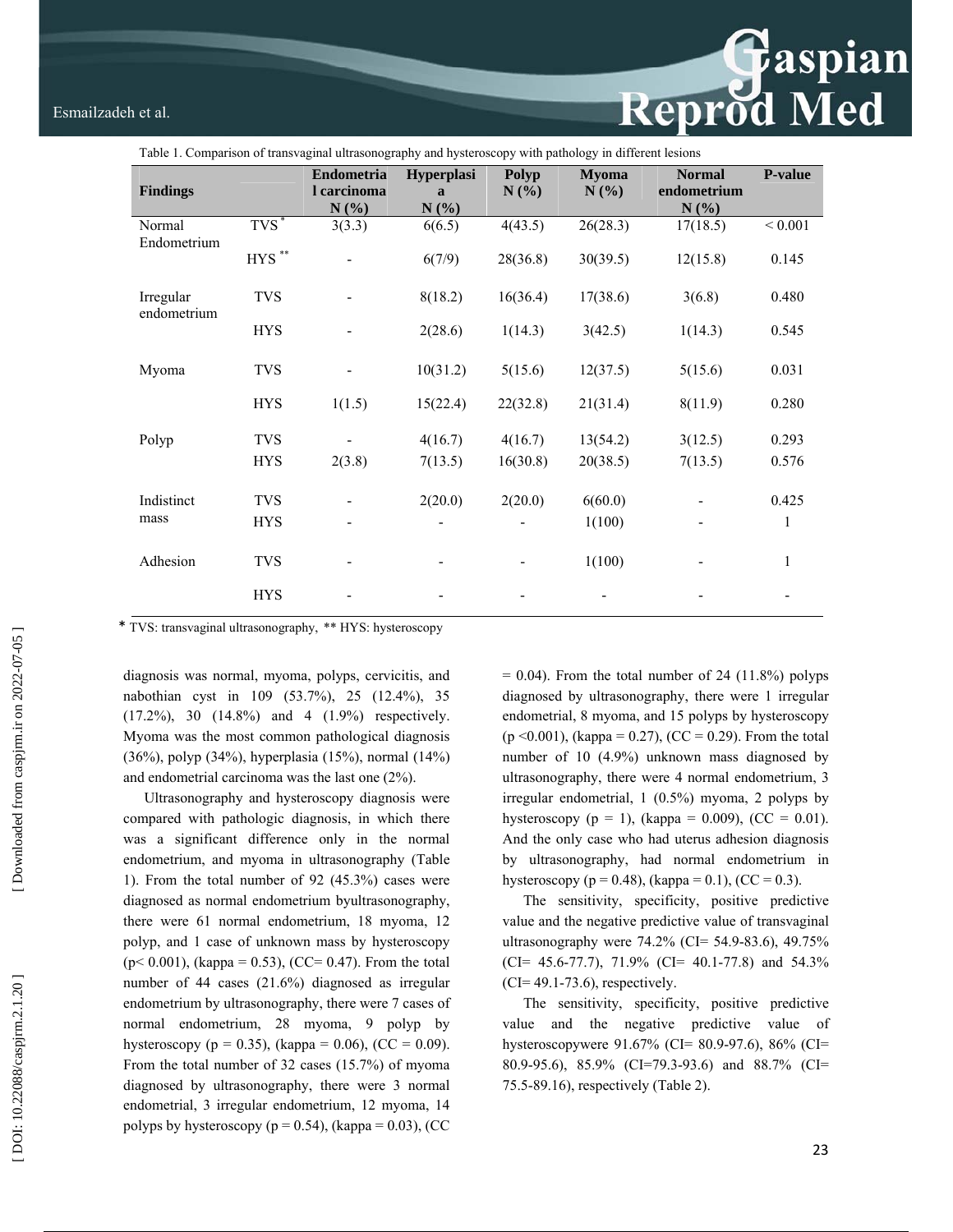Reprod Med

Table 2. Diagnostic value of transvaginal ultrasonography and hysteroscopy compared with pathology in different lesions.

| <b>Diagnosis</b>                                                                                                                                         | $LR-CI1$<br>95%     | $LR + CI^2$<br>95%  | NPV CI <sup>3</sup><br>95% | PPV CI <sup>4</sup><br>95% | <b>Specificity</b><br>CI 95% | <b>Sensitivity</b><br>CI 95% |  |  |  |  |
|----------------------------------------------------------------------------------------------------------------------------------------------------------|---------------------|---------------------|----------------------------|----------------------------|------------------------------|------------------------------|--|--|--|--|
| Normal                                                                                                                                                   |                     |                     |                            |                            |                              |                              |  |  |  |  |
| endometrium                                                                                                                                              | $0.90(0.81-1.02)$   | $1.86(0.92 - 3.78)$ | $57(50-64)$                | $61(43-79)$                | $90(85-96)$                  | $18(11-26)$                  |  |  |  |  |
| <b>TVS</b>                                                                                                                                               | $0.96(0.86 - 1.08)$ | $1.25(0.63 - 2.50)$ | $63(56-71)$                | $43(25-61)$                | $87(82-93)$                  | $16(8-24)$                   |  |  |  |  |
| <b>HYS</b>                                                                                                                                               |                     |                     |                            |                            |                              |                              |  |  |  |  |
| Myoma                                                                                                                                                    |                     |                     |                            |                            |                              |                              |  |  |  |  |
| <b>TVS</b>                                                                                                                                               | $0.99(0.74-1.32)$   | $1.02(0.62 - 1.66)$ | 84(78-91)                  | $16(8-24)$                 | $63(56-70)$                  | 38(21-54)                    |  |  |  |  |
| <b>HYS</b>                                                                                                                                               | $1.14(0.92 - 1.41)$ | $0.79(52.0-1.19)$   | $64(56-72)$                | $28(18-38)$                | $60(52-69)$                  | $31(20-42)$                  |  |  |  |  |
| Polyp                                                                                                                                                    |                     |                     |                            |                            |                              |                              |  |  |  |  |
| <b>TVS</b>                                                                                                                                               | $1.29(1.04-1.58)$   | $0.47(0.19-1.18)$   | $85(79-91)$                | $6(0-12)$                  | $65(58-72)$                  | $17(2-32)$                   |  |  |  |  |
| <b>HYS</b>                                                                                                                                               | $1.05(0.84-1.29)$   | $0.91(0.57 - 1.45)$ | 74(66-81)                  | $24(14-34)$                | $66(59-74)$                  | $31(18-43)$                  |  |  |  |  |
| Hyperplasia                                                                                                                                              |                     |                     |                            |                            |                              |                              |  |  |  |  |
| <b>TVS</b>                                                                                                                                               | $0.94(0.68-1.28)$   | $1.38(0.38-4.99)$   | $95(92-99)$                | $7(-2-16)$                 | $85(81-90)$                  | $20(-5-45)$                  |  |  |  |  |
| <b>HYS</b>                                                                                                                                               | $1.17(1.11-1.24)$   |                     | 99(98-100)                 |                            | 85(80-90)                    |                              |  |  |  |  |
| Carcinoma                                                                                                                                                |                     |                     |                            |                            |                              |                              |  |  |  |  |
| <b>TVS</b>                                                                                                                                               | $1/02(1/00-1/04)$   |                     | 78(72-84)                  |                            | 98(96-100)                   |                              |  |  |  |  |
| <b>HYS</b>                                                                                                                                               | $1/02(1/00-1/03)$   |                     | 97(94-99)                  |                            | 98(97-100)                   |                              |  |  |  |  |
|                                                                                                                                                          |                     |                     |                            |                            |                              |                              |  |  |  |  |
| <sup>1</sup> LR-CI95%: Negative (LR-) Likelihood Ratio and their <i>Confidence Intervals</i> , $\frac{1}{2}$ LR + CI95%: Positive (LR+) Likelihood Ratio |                     |                     |                            |                            |                              |                              |  |  |  |  |

and their *Confidence Intervals ,*  3 NPV CI95%: *negative* predictive value *(NPV)* and their *Confidence Intervals , <sup>4</sup>* PPV CI95%: *Positive* predictive value *(NPV)* and their *Confidence Intervals*, <sup>5</sup> TVS: transvaginal ultrasonography; <sup>6</sup> HYS: hysteroscopy

### **Discussion**

The results of this study showed that hysteroscopy has a higher diagnostic value than transvaginal ultrasonography in the diagnosis of intrauterine pathology leading to AUB. The obtained sensitivity, specificity, positive predictive value, negative predictive value and confidence intervals showed that transvaginal ultrasonographyhas not only lower diagnostic value thanhysteroscopy, but also it does not have acceptable sensitivity and specificity. However, it has a good specificity in diagnosing normal endometrium. In the study of Carlson et al. the sensitivity and specificity of transvaginal ultrasonography in the diagnosis of endometrial lesions were obtained 100% and 75%, respectively (14). The results of present study are consistent with the results of similar studies; in all studies in this area, hysteroscopy had higher diagnostic value than transvaginal ultrasonography.

In a study conducted by Ryu et al. sensitivity of transvaginal ultrasonography in the evaluation of patients with AUB was 79% and specificity of 45.8%, positive predictive value of 83% and negative predictive value of 39.3%, but the sensitivity of hysteroscopy was obtained 95.1%, specificity of 83.3% and positive predictive value of 96.2%, and negative predictive value of 84.8%. The obtained sensitivity and specificity for transvaginal ultrasonography in this study was close to the amount calculated in our study (5).

Markris et al. concluded that hysteroscopy is more reliable in the evaluation of uterine cavity lesions that is consistent with the results of our study (15). In the study of Alborziet al. on 81 cases, same as our study, hysteroscopy showed higher diagnostic value, but the specificity of transvaginal ultrasonography was calculated higher than our study, that due to high positive predictive value (94%), the differences between the two studies can be due to differences in sample size  $(16)$ .

Baliket al. in a study in 2011on 46 patients found that the sensitivity of transvaginal ultrasonography in the diagnosis of endometrial polyps was 100%, while the specificity was 56.4%; the sensitivity of hysteroscopy was obtained 99.9%, specificity of 100%, andbased on our study, hysteroscopy had higher total performance test results than transvaginal ultrasonography (10).

In the study of Niknejad et al. in 2010, 670 women with AUB were examined; the results showed the sensitivity, specificity, positive predictive value and negative transvaginal ultrasonography in detecting endometrial polyps: 88.3%, 91.9%, 86.6% and 90.8%, respectively; Hysteroscopy had the sensitivity of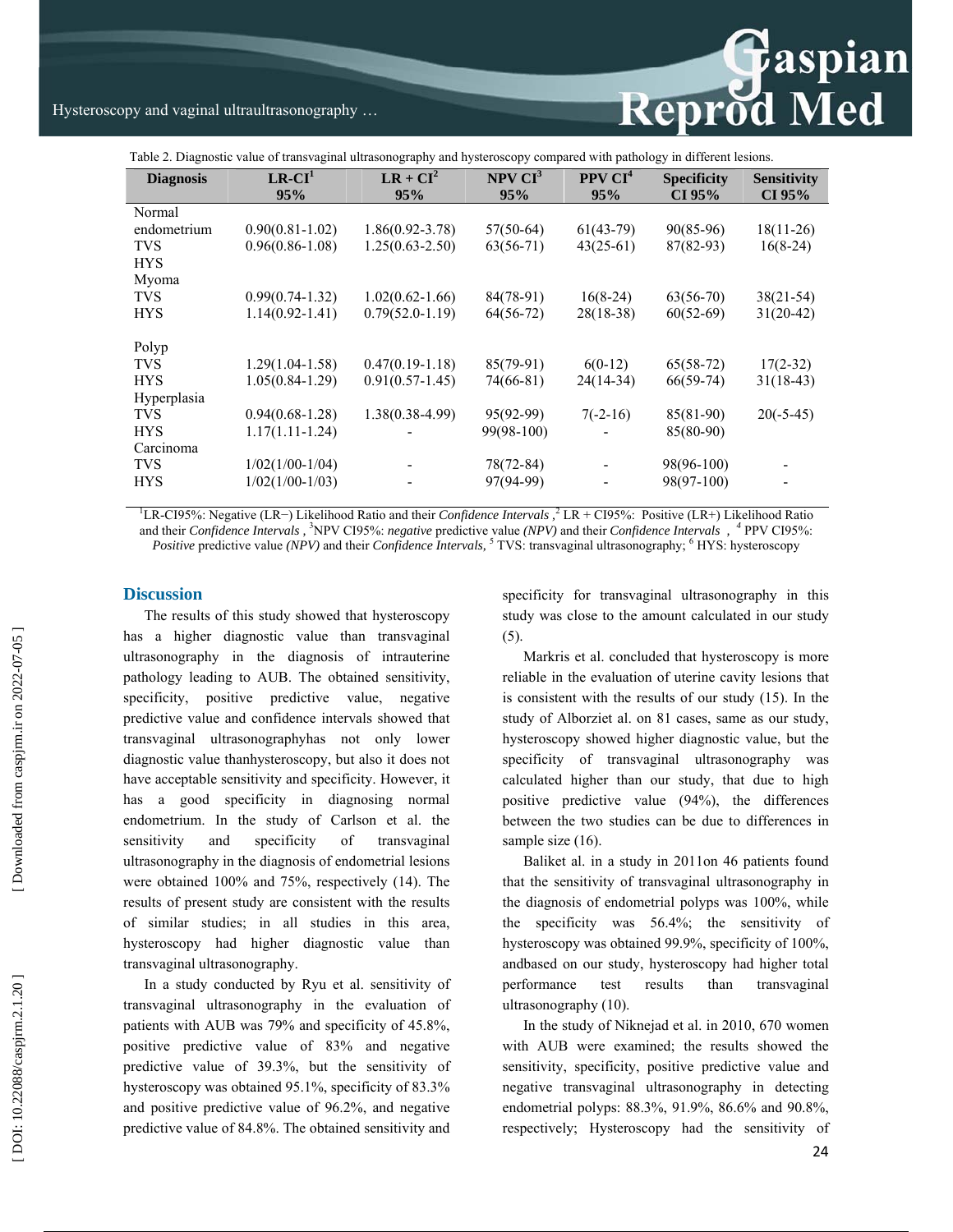98.9%, specificity of 99.6%, positive predictive value 89.4% and 90.7% negative predictive value, which were consistent with the results of our study (7).

In a study by Aslam et al. in 2007, 100 women with AUB were examined, and the results of their study showed the sensitivity, specificity, positive predictive value and negative transvaginal ultrasonography in the diagnosis of hyperplasia of the endometrium as 61.5%, 79.8%, 81.6% and 89.4%. For hysteroscopy, the sensitivity of 92.9%, specificity of 94.3%, positive predictive value of 89.7%, and negative predictive value of 93.7% (9). In our study, hysteroscopy had also higher reliability in the diagnosis of uterine lesions.

Also, in the study of Nanda et al. in 2002 on patients with abnormal uterine bleeding, sensitivity and specificity of TVS in the diagnosis of myoma were 70% and 99.6%, and the sensitivity and specificity of hysteroscopy were 100 % and 98.9%, respectively (17).

The important point in our study compared to other studies is that diagnostic value of hysteroscopy and transvaginal ultrasonography in the diagnosis of intrauterine lesions was calculated lesions base, which is not investigated in other studies. This is an important issue due to different consequences and treatment of various pathologies. The main disadvantage of this study, considering the high prevalence of AUB, is the sample size; because of incomplete information and lack of access to patient records, no more than 203 patients were available.

# **Conclusion**

Based on the results of this study, sensitivity, specificity, positive and negative predictive value of hysteroscopy were higher than the transvaginal ultrasonographyhas in the diagnosis of polyps, myoma, abnormal endometriosis, and other uterine lesions and according to the obtained compatibility with the pathological results and hysteroscopy, hysteroscopy is suggested as an appropriate and precise method for the diagnosis of uterine lesions.

# **Acknowledgements**

We would like to thank them for clinical research development unit of Rouhani Hospital of Babol.

# **Conflict of interest**

None declared.

## **References**

- 1. Moradan S. Evaluation the pathologic reports of 92 cases of hysterectomy and 80 cases of diagnostic curettage in patients with abnormal uterine bleeding. Zahedan J Res Med Sci (ZJRMS)2012;13 (suppl 1):37.
- 2. Awwad JT, Toth TL, Schiff I. Abnormal uterine bleeding in the perimenopause. Int J Fertil Menopausal Stud1993 Sep-Oct;38(5):261-269.
- 3. Clark TJ, Voit D, Gupta JK, Hyde C, Song F, Khan KS. Accuracy of hysteroscopy in the diagnosis of endometrial cancer and hyperplasia: a systematic quantitative review. JAMA 2002 Oct 2;288(13):1610-1621.
- 4. Al-Mahrizi S, Tulandi T. Treatment of uterine fibroids for abnormal uterine bleeding: myomectomy and uterine artery embolization. Best Practice & Research Clinical Obstetrics & Gynaecology2007;21(6):995-1005.
- 5. Ryu JA, Kim B, Lee J, Kim S, Lee SH. Comparison of transvaginal ultrasonography with hysterosonography as a screening method in patients with abnormal uterine bleeding. Korean J Radiol2004 Jan-Mar;5(1):39-46.
- 6. Mortakis AE, Mavrelos K. Transvaginal ultrasonography and hysteroscopy in the diagnosis of endometrial abnormalities. J Am Assoc Gynecol Laparosc1997 Aug;4(4):449-452.
- 7. Niknejadi M, Haghighi H, Ahmadi F, Niknejad F, Chehrazi M, Vosough A, Moenian D. Diagnostic accuracy of transvaginal sonography in the detection of uterine abnormalities in infertile women. Iran J Radiol 2012 Sep;9(3):139-144.
- 8. Takac I. Transvaginal ultrasonography with and without saline infusion in assessment of myometrial invasion of endometrial cancer. J Ultrasound Med2007 Jul;26(7):949-55; quiz 56-57.
- 9. Aslam M, Ijaz L, Tariq S, Shafqat K, Meher-Un-Nisa, Ashraf R, Kazmi T. Comparison of transvaginal sonography and saline contrast sonohysterography in women with abnormal uterine bleeding: correlation with hysteroscopy and histopathology. Int J Health Sci (Qassim)2007;1(1):17-24.
- 10. Bali ć D, Bali ć A. Office hysteroscopy, transvaginal ultrasound and endometrial histology: a comparison in infertile patients. Acta Medica Academica 2011;40(1):34-38.